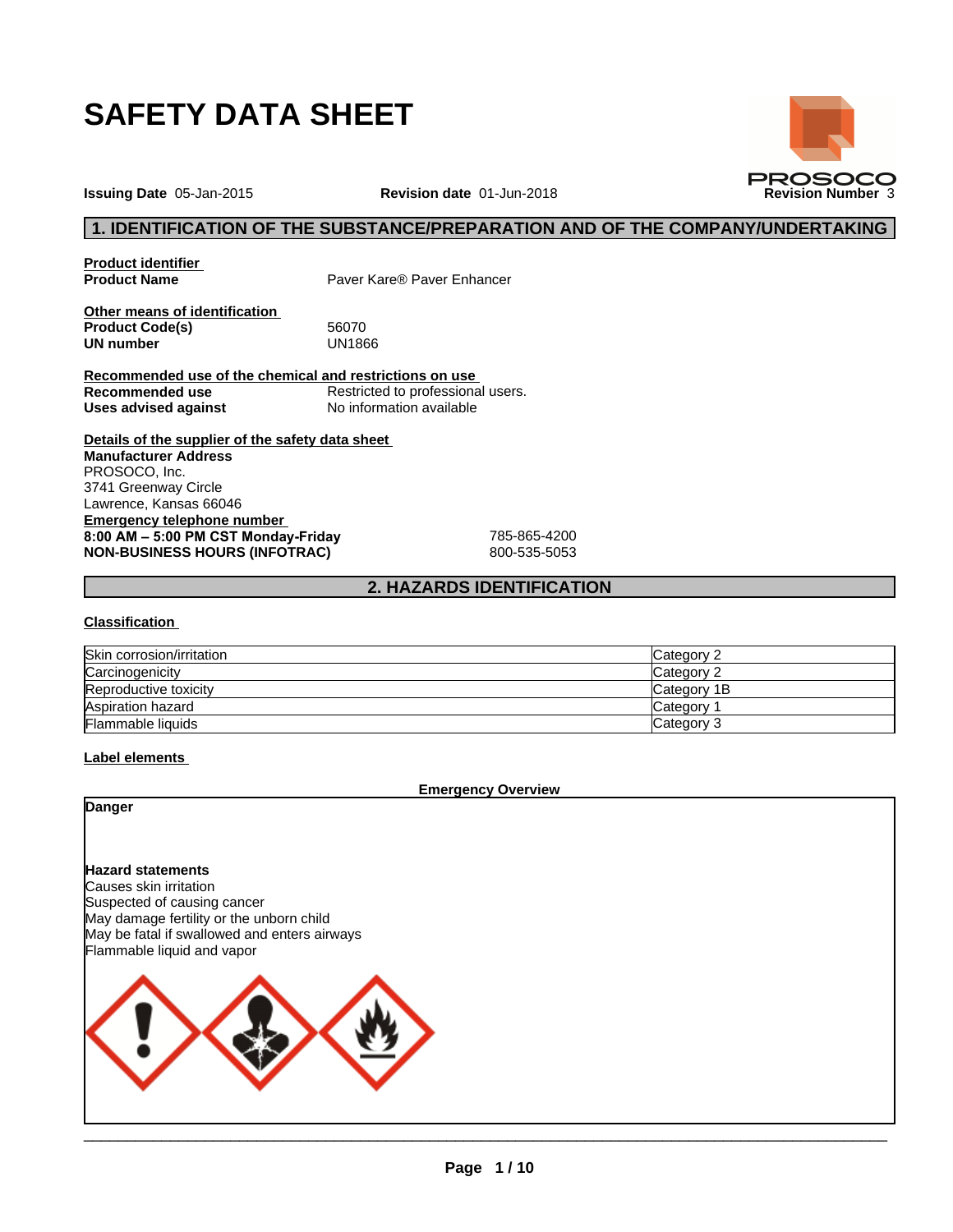**Appearance** clear **Physical state** Liquid **Odor** Petroleum

 $\_$  ,  $\_$  ,  $\_$  ,  $\_$  ,  $\_$  ,  $\_$  ,  $\_$  ,  $\_$  ,  $\_$  ,  $\_$  ,  $\_$  ,  $\_$  ,  $\_$  ,  $\_$  ,  $\_$  ,  $\_$  ,  $\_$  ,  $\_$  ,  $\_$  ,  $\_$  ,  $\_$  ,  $\_$  ,  $\_$  ,  $\_$  ,  $\_$  ,  $\_$  ,  $\_$  ,  $\_$  ,  $\_$  ,  $\_$  ,  $\_$  ,  $\_$  ,  $\_$  ,  $\_$  ,  $\_$  ,  $\_$  ,  $\_$  ,

### **Precautionary Statements - Prevention**

Obtain special instructions before use Do not handle until all safety precautions have been read and understood Use personal protective equipment as required Wash face, hands and any exposed skin thoroughly after handling Keep away from heat/sparks/open flames/hot surfaces. — No smoking Keep container tightly closed Ground/bond container and receiving equipment Use explosion-proof electrical/ventilating/lighting/ /equipment Use only non-sparking tools Take precautionary measures against static discharge

### **Precautionary Statements - Response**

IF exposed or concerned: Get medical advice/attention If skin irritation occurs: Get medical advice/attention IF ON SKIN (or hair): Remove/Take off immediately all contaminated clothing. Rinse skin with water/shower Wash contaminated clothing before reuse IF SWALLOWED: Immediately call a POISON CENTER or doctor/physician Do NOT induce vomiting In case of fire: Use CO2, dry chemical, or foam for extinction

### **Precautionary Statements - Storage**

Store locked up Store in a well-ventilated place. Keep cool

**Precautionary Statements - Disposal** Dispose of contents/container to an approved waste disposal plant

# **Hazards not otherwise classified (HNOC)**

**Other information**

# • May be harmful if swallowed

• May be harmful in contact with skin

20.7559% of the mixture consists of ingredient(s) of unknown toxicity

# **3. COMPOSITION/INFORMATION ON INGREDIENTS**

| <b>Chemical name</b>     | <b>CAS No.</b> | Weight-%  | <b>Trade Secret</b> |
|--------------------------|----------------|-----------|---------------------|
| <b>Mineral Spirits</b>   | 64742-88-7     | $40 - 70$ |                     |
| <b>Stoddard Solvent</b>  | 8052-41-3      | $3 - 7$   |                     |
| 1,2,4-trimethylbenzene   | 95-63-6        | - 5       |                     |
| Isobutyl triethoxysilane | 18395-30-7     | - 5       |                     |
| Xvlene                   | 1330-20-7      | - 5       |                     |
| Cumene                   | 98-82-8        | $0.1 - ?$ |                     |
| Ethylbenzene             | $100 - 41 - 4$ | $0.1 - 1$ |                     |
| Dibutyltin Dilaurate     | 77-58-7        | $0.1 - ?$ |                     |

\* The exact percentage (concentration) ofcomposition has been withheld as a trade secret.

# **4. FIRST AID MEASURES**

### **Description of first aid measures**

| <b>General advice</b> | In case of accident or unwellness, seek medical advice immediately (show directions for<br>use or safety data sheet if possible). |
|-----------------------|-----------------------------------------------------------------------------------------------------------------------------------|
| Eye contact           | Immediately flush with plenty of water. After initial flushing, remove any contact lenses and                                     |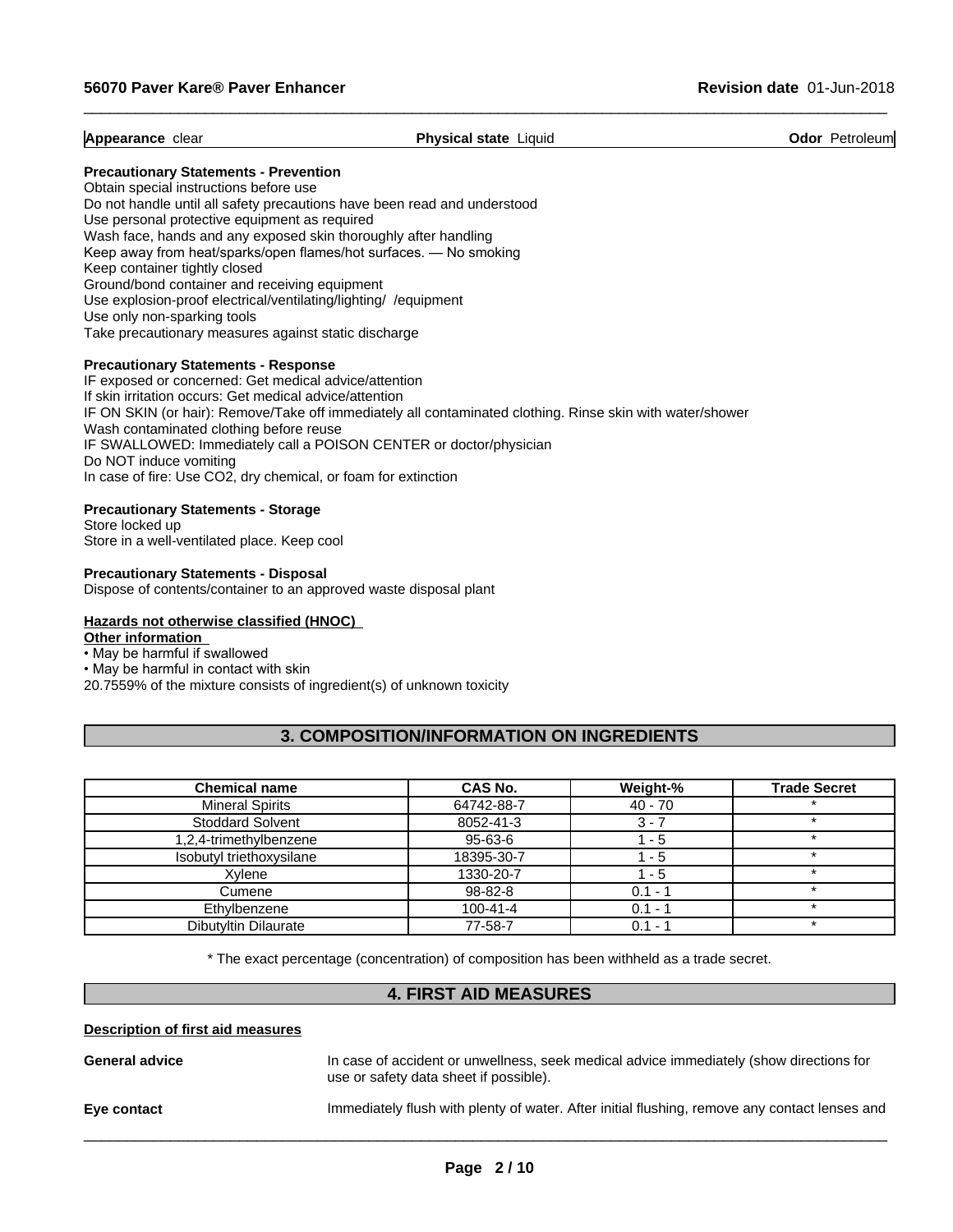|                                                             | continue flushing for at least 15 minutes. Keep eye wide open while rinsing. If symptoms<br>persist, call a physician.                                                                                                                         |  |
|-------------------------------------------------------------|------------------------------------------------------------------------------------------------------------------------------------------------------------------------------------------------------------------------------------------------|--|
| <b>Skin Contact</b>                                         | Wash off immediately with soap and plenty of water while removing all contaminated<br>clothes and shoes. If skin irritation persists, call a physician.                                                                                        |  |
| <b>Inhalation</b>                                           | Remove to fresh air. If breathing is irregular or stopped, administer artificial respiration.<br>Avoid direct contact with skin. Use barrier to give mouth-to-mouth resuscitation. Call a<br>physician.                                        |  |
| Ingestion                                                   | Do NOT induce vomiting. Rinse mouth. Drink plenty of water. If symptoms persist, call a<br>physician. Clean mouth with water and drink afterwards plenty of water. Never give<br>anything by mouth to an unconscious person. Call a physician. |  |
| Self-protection of the first aider                          | Remove all sources of ignition. Use personal protective equipment as required.                                                                                                                                                                 |  |
| Most important symptoms and effects, both acute and delayed |                                                                                                                                                                                                                                                |  |
| <b>Symptoms</b>                                             | May cause irritation. May be fatal if swallowed and enters airways.                                                                                                                                                                            |  |
|                                                             | Indication of any immediate medical attention and special treatment needed                                                                                                                                                                     |  |
| Note to physicians                                          | Treat symptomatically.                                                                                                                                                                                                                         |  |
|                                                             |                                                                                                                                                                                                                                                |  |

 $\_$  ,  $\_$  ,  $\_$  ,  $\_$  ,  $\_$  ,  $\_$  ,  $\_$  ,  $\_$  ,  $\_$  ,  $\_$  ,  $\_$  ,  $\_$  ,  $\_$  ,  $\_$  ,  $\_$  ,  $\_$  ,  $\_$  ,  $\_$  ,  $\_$  ,  $\_$  ,  $\_$  ,  $\_$  ,  $\_$  ,  $\_$  ,  $\_$  ,  $\_$  ,  $\_$  ,  $\_$  ,  $\_$  ,  $\_$  ,  $\_$  ,  $\_$  ,  $\_$  ,  $\_$  ,  $\_$  ,  $\_$  ,  $\_$  ,

# **5. FIRE-FIGHTING MEASURES**

### **Suitable Extinguishing Media**

Use. Dry chemical. Carbon dioxide (CO2). Water spray (fog). Alcohol resistant foam.

**Unsuitable Extinguishing Media** Caution: Use of water spray when fighting fire may be inefficient.

### **Specific hazards arising from the chemical**

Keep away from heat. Keep product and empty container away from heat and sources of ignition. Risk of ignition.

### **Protective equipment and precautions for firefighters**

As in any fire, wear self-contained breathing apparatus pressure-demand, MSHA/NIOSH (approved or equivalent) and full protective gear.

# **6. ACCIDENTAL RELEASE MEASURES**

### **Personal precautions, protective equipment and emergency procedures**

| <b>Personal precautions</b>                          | Ensure adequate ventilation, especially in confined areas. Remove all sources of ignition.<br>Keep people away from and upwind of spill/leak. Pay attention to flashback. Take<br>precautionary measures against static discharges. Use personal protective equipment as<br>required. |
|------------------------------------------------------|---------------------------------------------------------------------------------------------------------------------------------------------------------------------------------------------------------------------------------------------------------------------------------------|
| <b>Environmental precautions</b>                     |                                                                                                                                                                                                                                                                                       |
| <b>Environmental precautions</b>                     | Prevent further leakage or spillage if safe to do so. Prevent product from entering drains.<br>See Section 12 for additional ecological information.                                                                                                                                  |
| Methods and material for containment and cleaning up |                                                                                                                                                                                                                                                                                       |
| <b>Methods for containment</b>                       | Prevent further leakage or spillage if safe to do so. Dike far ahead of liquid spill for later<br>disposal.                                                                                                                                                                           |
| Methods for cleaning up                              | Dam up. Soak up with inert absorbent material. Pick up and transfer to properly labeled<br>containers. Take precautionary measures against static discharges. Use only non-sparking<br>tools. Ground and bond containers when transferring material.                                  |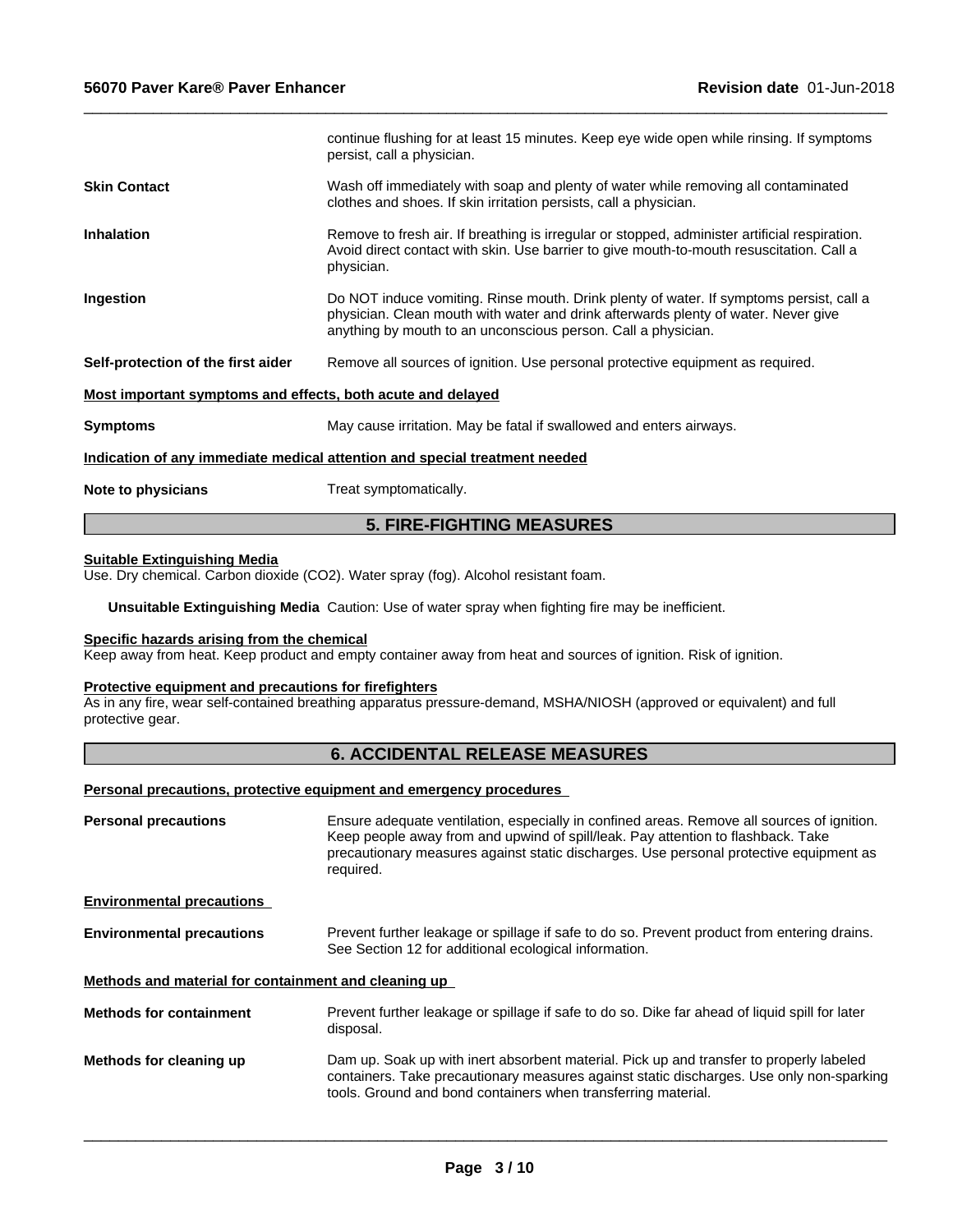# **7. HANDLING AND STORAGE**

 $\_$  ,  $\_$  ,  $\_$  ,  $\_$  ,  $\_$  ,  $\_$  ,  $\_$  ,  $\_$  ,  $\_$  ,  $\_$  ,  $\_$  ,  $\_$  ,  $\_$  ,  $\_$  ,  $\_$  ,  $\_$  ,  $\_$  ,  $\_$  ,  $\_$  ,  $\_$  ,  $\_$  ,  $\_$  ,  $\_$  ,  $\_$  ,  $\_$  ,  $\_$  ,  $\_$  ,  $\_$  ,  $\_$  ,  $\_$  ,  $\_$  ,  $\_$  ,  $\_$  ,  $\_$  ,  $\_$  ,  $\_$  ,  $\_$  ,

### **Precautions for safe handling**

| Advice on safe handling                                      | Ensure adequate ventilation, especially in confined areas. Keep away from heat, sparks,           |
|--------------------------------------------------------------|---------------------------------------------------------------------------------------------------|
|                                                              | flame and other sources of ignition (i.e., pilot lights, electric motors and static electricity). |
|                                                              | Take precautionary measures against static discharges. Use spark-proof tools and                  |
|                                                              | explosion-proof equipment. All equipment used when handling the product must be                   |
|                                                              | grounded. Use with local exhaust ventilation. Keep away from heat/sparks/open flames/hot          |
|                                                              | surfaces. — No smoking. Use personal protective equipment as required. Avoid breathing            |
|                                                              | vapors or mists. Do not eat, drink or smoke when using this product.                              |
|                                                              |                                                                                                   |
| Conditions for safe storage, including any incompatibilities |                                                                                                   |
|                                                              |                                                                                                   |

| <b>Storage Conditions</b> | Keep containers tightly closed in a cool, well-ventilated place. Keep in properly labeled<br>containers. Keep away from heat. Keep out of the reach of children. |
|---------------------------|------------------------------------------------------------------------------------------------------------------------------------------------------------------|
|                           |                                                                                                                                                                  |

**Incompatible materials** Incompatible with oxidizing agents.

# **8. EXPOSURE CONTROLS/PERSONAL PROTECTION**

### **Control parameters**

### **Exposure Guidelines** .

| <b>Chemical name</b>    | <b>ACGIH TLV</b>               | <b>OSHA PEL</b>                         | <b>NIOSH IDLH</b>                     |
|-------------------------|--------------------------------|-----------------------------------------|---------------------------------------|
| <b>Stoddard Solvent</b> | TWA: 100 ppm                   | TWA: 500 ppm                            | IDLH: 20000 mg/m <sup>3</sup>         |
| 8052-41-3               |                                | TWA: 2900 mg/m <sup>3</sup>             | Ceiling: $1800 \text{ mg/m}^3$ 15 min |
|                         |                                | (vacated) TWA: 100 ppm                  | TWA: 350 mg/m <sup>3</sup>            |
|                         |                                | (vacated) TWA: 525 mg/m <sup>3</sup>    |                                       |
| 1,2,4-trimethylbenzene  |                                |                                         | TWA: 25 ppm                           |
| $95 - 63 - 6$           |                                |                                         | TWA: $125 \text{ mg/m}^3$             |
| Xylene                  | STEL: 150 ppm                  | TWA: 100 ppm                            |                                       |
| 1330-20-7               | TWA: 100 ppm                   | TWA: $435 \text{ mg/m}^3$               |                                       |
|                         |                                | (vacated) TWA: 100 ppm                  |                                       |
|                         |                                | (vacated) TWA: 435 mg/m <sup>3</sup>    |                                       |
|                         |                                | (vacated) STEL: 150 ppm                 |                                       |
|                         |                                | (vacated) STEL: 655 mg/m <sup>3</sup>   |                                       |
| Cumene                  | TWA: 50 ppm                    | TWA: 50 ppm                             | IDLH: 900 ppm                         |
| $98 - 82 - 8$           |                                | TWA: 245 mg/m <sup>3</sup>              | TWA: 50 ppm                           |
|                         |                                | (vacated) TWA: 50 ppm                   | TWA: $245 \text{ mg/m}^3$             |
|                         |                                | (vacated) TWA: 245 mg/m <sup>3</sup>    |                                       |
|                         |                                | (vacated) S*                            |                                       |
|                         |                                | $S^*$                                   |                                       |
| Ethylbenzene            | TWA: 20 ppm                    | TWA: 100 ppm                            | IDLH: 800 ppm                         |
| $100 - 41 - 4$          |                                | TWA: 435 mg/m <sup>3</sup>              | TWA: 100 ppm                          |
|                         |                                | (vacated) TWA: 100 ppm                  | TWA: 435 mg/m <sup>3</sup>            |
|                         |                                | (vacated) TWA: 435 mg/m <sup>3</sup>    | STEL: 125 ppm                         |
|                         |                                | (vacated) STEL: 125 ppm                 | STEL: 545 mg/m <sup>3</sup>           |
|                         |                                | vacated) STEL: 545 mg/m <sup>3</sup>    |                                       |
| Dibutyltin Dilaurate    | STEL: 0.2 mg/m <sup>3</sup> Sn | TWA: $0.1 \text{ mg/m}^3$ Sn            | IDLH: $25 \text{ mg/m}^3$ Sn          |
| 77-58-7                 | TWA: $0.1 \text{ mg/m}^3$ Sn   | (vacated) TWA: 0.1 mg/m <sup>3</sup> Sn | TWA: 0.1 mg/m <sup>3</sup> except     |
|                         | $S^*$                          | (vacated) S*                            | Cyhexatin Sn                          |

*NIOSH IDLH Immediately Dangerous to Life or Health*

**Other information** Vacated limits revoked by the Court of Appeals decision in AFL-CIO v.OSHA, 965 F.2d 962 (11th Cir., 1992).

 $\overline{\phantom{a}}$  ,  $\overline{\phantom{a}}$  ,  $\overline{\phantom{a}}$  ,  $\overline{\phantom{a}}$  ,  $\overline{\phantom{a}}$  ,  $\overline{\phantom{a}}$  ,  $\overline{\phantom{a}}$  ,  $\overline{\phantom{a}}$  ,  $\overline{\phantom{a}}$  ,  $\overline{\phantom{a}}$  ,  $\overline{\phantom{a}}$  ,  $\overline{\phantom{a}}$  ,  $\overline{\phantom{a}}$  ,  $\overline{\phantom{a}}$  ,  $\overline{\phantom{a}}$  ,  $\overline{\phantom{a}}$ 

# **Appropriate engineering controls**

# **Engineering Controls** Showers

Eyewash stations Ventilation systems.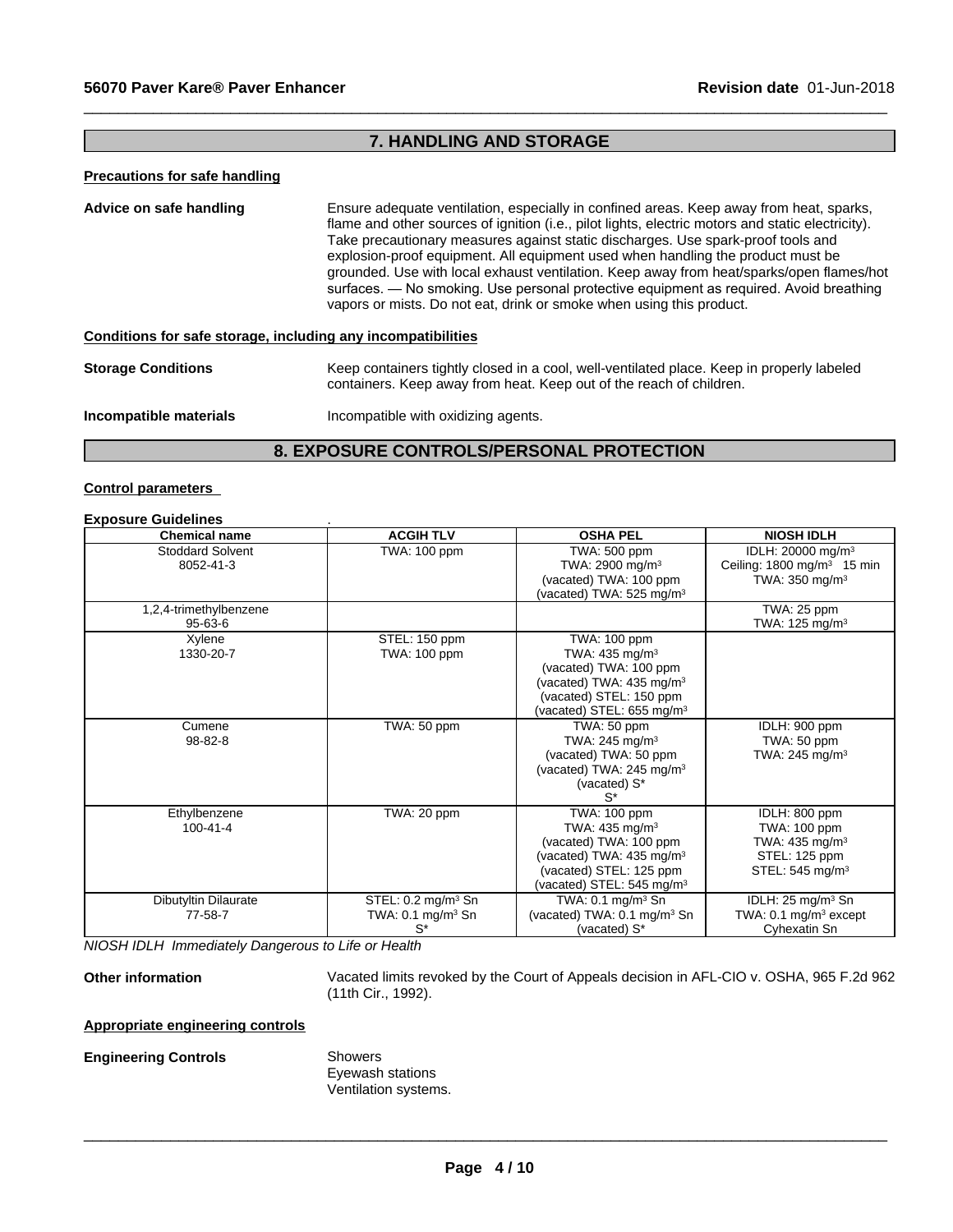# **Individual protection measures, such as personal protective equipment**

| <b>Eye/face protection</b>            | Wear safety glasses with side shields (or goggles).                                                                                                                                                                                                                                                                              |
|---------------------------------------|----------------------------------------------------------------------------------------------------------------------------------------------------------------------------------------------------------------------------------------------------------------------------------------------------------------------------------|
| Skin and body protection              | Wear protective gloves and protective clothing.                                                                                                                                                                                                                                                                                  |
| <b>Respiratory protection</b>         | If exposure limits are exceeded or irritation is experienced, NIOSH/MSHA approved<br>respiratory protection should be worn. Positive-pressure supplied air respirators may be<br>required for high airborne contaminant concentrations. Respiratory protection must be<br>provided in accordance with current local regulations. |
| <b>General Hygiene Considerations</b> | When using do not eat, drink or smoke. Regular cleaning of equipment, work area and<br>clothing is recommended.                                                                                                                                                                                                                  |

 $\_$  ,  $\_$  ,  $\_$  ,  $\_$  ,  $\_$  ,  $\_$  ,  $\_$  ,  $\_$  ,  $\_$  ,  $\_$  ,  $\_$  ,  $\_$  ,  $\_$  ,  $\_$  ,  $\_$  ,  $\_$  ,  $\_$  ,  $\_$  ,  $\_$  ,  $\_$  ,  $\_$  ,  $\_$  ,  $\_$  ,  $\_$  ,  $\_$  ,  $\_$  ,  $\_$  ,  $\_$  ,  $\_$  ,  $\_$  ,  $\_$  ,  $\_$  ,  $\_$  ,  $\_$  ,  $\_$  ,  $\_$  ,  $\_$  ,

# **9. PHYSICAL AND CHEMICAL PROPERTIES**

# **Information on basic physical and chemical properties**

| <b>Physical state</b><br>Appearance<br><b>Color</b>                                                                                                                                                                                                       | Liquid<br>clear<br>Caramel                                                                                                                                                                                              | Odor<br><b>Odor threshold</b> | Petroleum<br>No information available |
|-----------------------------------------------------------------------------------------------------------------------------------------------------------------------------------------------------------------------------------------------------------|-------------------------------------------------------------------------------------------------------------------------------------------------------------------------------------------------------------------------|-------------------------------|---------------------------------------|
| <b>Property</b><br>рH<br>Melting point / freezing point °F<br>Boiling point / boiling range                                                                                                                                                               | Values<br>Not Applicable<br>$-30$ °C / $-22$ °F<br>No information available                                                                                                                                             | Remarks • Method              |                                       |
| <b>Flash point</b><br><b>Evaporation rate</b><br>Flammability (solid, gas)<br><b>Flammability Limit in Air</b>                                                                                                                                            | 39 °C / 102 °F<br>No information available<br>No information available                                                                                                                                                  | <b>ASTM D 5095</b>            |                                       |
| <b>Upper flammability limit:</b><br>Lower flammability limit:<br>Vapor pressure<br>Vapor density<br><b>Specific gravity</b><br><b>Water solubility</b><br>Solubility in other solvents<br><b>Partition coefficient</b><br><b>Autoignition temperature</b> | No information available<br>No information available<br>No information available<br>No information available<br>0.871<br>negligible<br>No information available<br>No information available<br>No information available |                               |                                       |
| <b>Decomposition temperature</b><br><b>Kinematic viscosity</b><br><b>Dynamic viscosity</b>                                                                                                                                                                | No information available<br>No information available<br>No information available                                                                                                                                        |                               |                                       |

# **10. STABILITY AND REACTIVITY**

### **Reactivity**

No data available

### **Chemical stability**

Stable under recommended storage conditions.

### **Possibility of hazardous reactions** None under normal processing.

# **Conditions to avoid**

Heat, flames and sparks.

### **Incompatible materials**

Incompatible with oxidizing agents.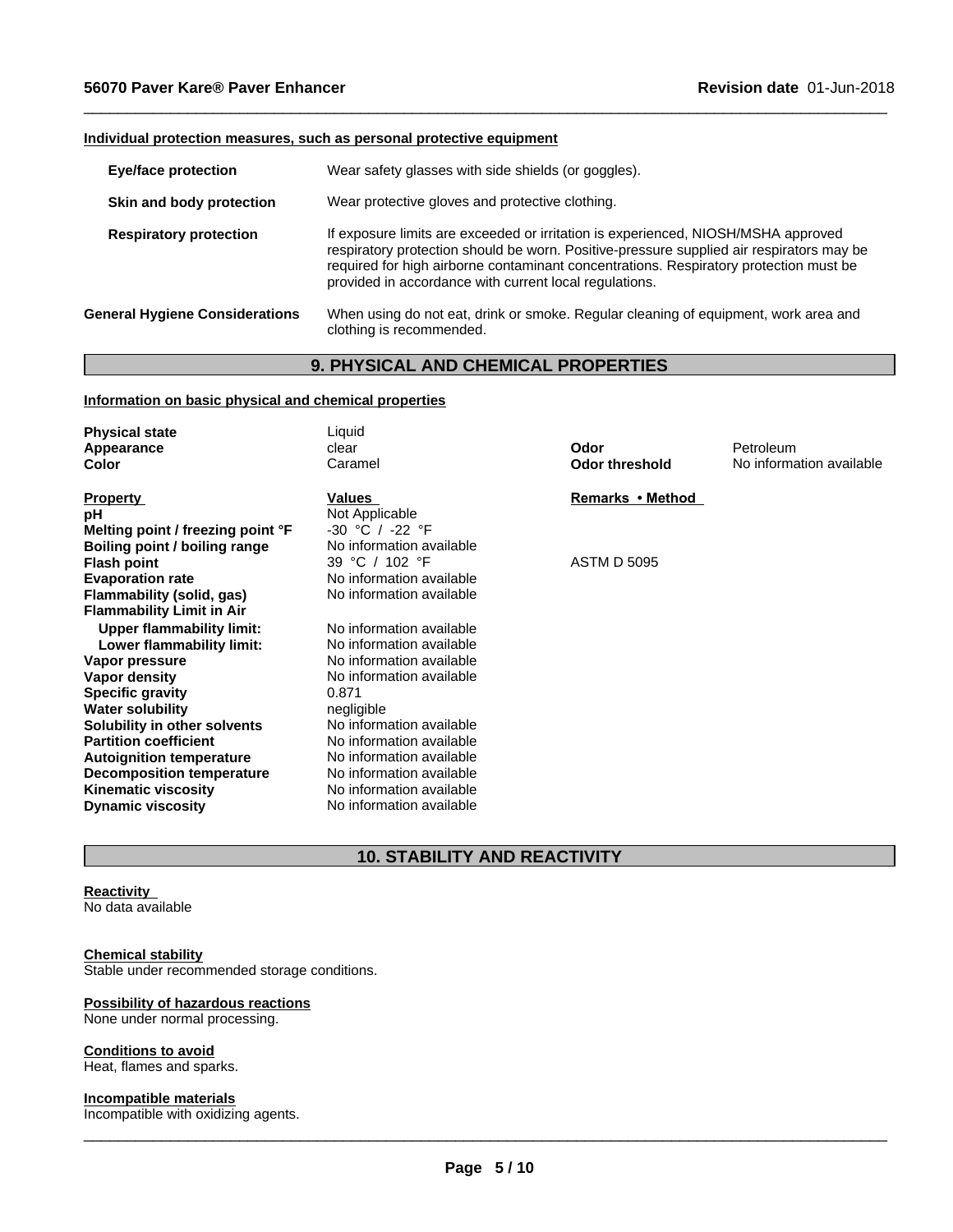### **Hazardous decomposition products**

Carbon oxides. Unidentified organic compounds.

# **11. TOXICOLOGICAL INFORMATION**

 $\_$  ,  $\_$  ,  $\_$  ,  $\_$  ,  $\_$  ,  $\_$  ,  $\_$  ,  $\_$  ,  $\_$  ,  $\_$  ,  $\_$  ,  $\_$  ,  $\_$  ,  $\_$  ,  $\_$  ,  $\_$  ,  $\_$  ,  $\_$  ,  $\_$  ,  $\_$  ,  $\_$  ,  $\_$  ,  $\_$  ,  $\_$  ,  $\_$  ,  $\_$  ,  $\_$  ,  $\_$  ,  $\_$  ,  $\_$  ,  $\_$  ,  $\_$  ,  $\_$  ,  $\_$  ,  $\_$  ,  $\_$  ,  $\_$  ,

# **Information on likely routes of exposure**

| <b>Product Information</b> | May be fatal if swallowed and enters airways May cause irritation |
|----------------------------|-------------------------------------------------------------------|
| <b>Inhalation</b>          | Avoid breathing vapors or mists. May be fatal if inhaled.         |
| Eye contact                | Avoid contact with eyes. May cause irritation.                    |
| <b>Skin Contact</b>        | Avoid contact with skin. May cause irritation.                    |
| Ingestion                  | Do not taste or swallow. May be fatal if swallowed.               |

### **Component Information**

| <b>Chemical name</b>                 | LD50/Oral            | LD50/Dermal              | <b>Inhalation LC50</b>                             |
|--------------------------------------|----------------------|--------------------------|----------------------------------------------------|
| <b>Mineral Spirits</b><br>64742-88-7 | $>$ 5000 mg/kg (Rat) | $=$ 3000 mg/kg (Rabbit)  | $> 5.28$ mg/L (Rat) 4 h                            |
| 1,2,4-trimethylbenzene<br>95-63-6    | $=$ 3400 mg/kg (Rat) | $>$ 3160 mg/kg (Rabbit)  | $= 18$ g/m <sup>3</sup> (Rat) 4 h                  |
| Xylene<br>1330-20-7                  | $= 4300$ mg/kg (Rat) | $> 1700$ mg/kg (Rabbit)  | $= 5000$ ppm (Rat) 4 h = 47635<br>mg/L $(Rat)$ 4 h |
| Cumene<br>$98 - 82 - 8$              | $= 1400$ mg/kg (Rat) | $>$ 3160 mg/kg (Rabbit)  | $=$ 39000 mg/m <sup>3</sup> (Rat) 4 h              |
| Ethylbenzene<br>$100 - 41 - 4$       | $=$ 3500 mg/kg (Rat) | $= 15354$ mg/kg (Rabbit) | $= 17.2$ mg/L (Rat) 4 h                            |
| Dibutyltin Dilaurate<br>77-58-7      | $= 175$ mg/kg (Rat)  |                          |                                                    |

# **<u>Symptoms related to the physical, chemical and toxicological characteristics</u>**

**Symptoms** May be fatal if swallowed and enters airways. may cause eye and skin irritation.

### **Delayed and immediate effects as well as chronic effects from short and long-term exposure**

| <b>Sensitization</b><br>Germ cell mutagenicity<br>Carcinogenicity |              | No information available.<br>No information available.<br>The table below indicates whether each agency has listed any ingredient as a carcinogen.<br>This product contains one or more substances which are classified by IARC as |            |             |  |  |
|-------------------------------------------------------------------|--------------|------------------------------------------------------------------------------------------------------------------------------------------------------------------------------------------------------------------------------------|------------|-------------|--|--|
|                                                                   |              | carcinogenic to humans (Group I), probably carcinogenic to humans (Group 2A) or possibly                                                                                                                                           |            |             |  |  |
|                                                                   |              | carcinogenic to humans (Group 2B).                                                                                                                                                                                                 |            |             |  |  |
| <b>Chemical name</b>                                              | <b>ACGIH</b> | <b>IARC</b>                                                                                                                                                                                                                        | <b>NTP</b> | <b>OSHA</b> |  |  |
| Xvlene<br>1330-20-7                                               |              | Group 3                                                                                                                                                                                                                            |            |             |  |  |
| Cumene                                                            |              | Group 2B                                                                                                                                                                                                                           |            |             |  |  |

| $98 - 82 - 8$                              |                                                                                    |          |  |
|--------------------------------------------|------------------------------------------------------------------------------------|----------|--|
| Ethylbenzene                               | A3                                                                                 | Group 2B |  |
| 100-41-4                                   |                                                                                    |          |  |
|                                            | ACGIH (American Conference of Governmental Industrial Hygienists)                  |          |  |
| A3 - Animal Carcinogen                     |                                                                                    |          |  |
|                                            | IARC (International Agency for Research on Cancer)                                 |          |  |
| Group 2B - Possibly Carcinogenic to Humans |                                                                                    |          |  |
|                                            | Group 3 - Not Classifiable as to Carcinogenicity in Humans                         |          |  |
|                                            | OSHA (Occupational Safety and Health Administration of the US Department of Labor) |          |  |
| X - Present                                |                                                                                    |          |  |
| <b>Reproductive toxicity</b>               | No information available.                                                          |          |  |
| <b>STOT - single exposure</b>              | No information available.                                                          |          |  |

**STOT** - **repeated exposure** No information available.<br> **Target organ effects** central nervous system, I

central nervous system, Eyes, kidney, Respiratory system, Skin, blood, heart, liver.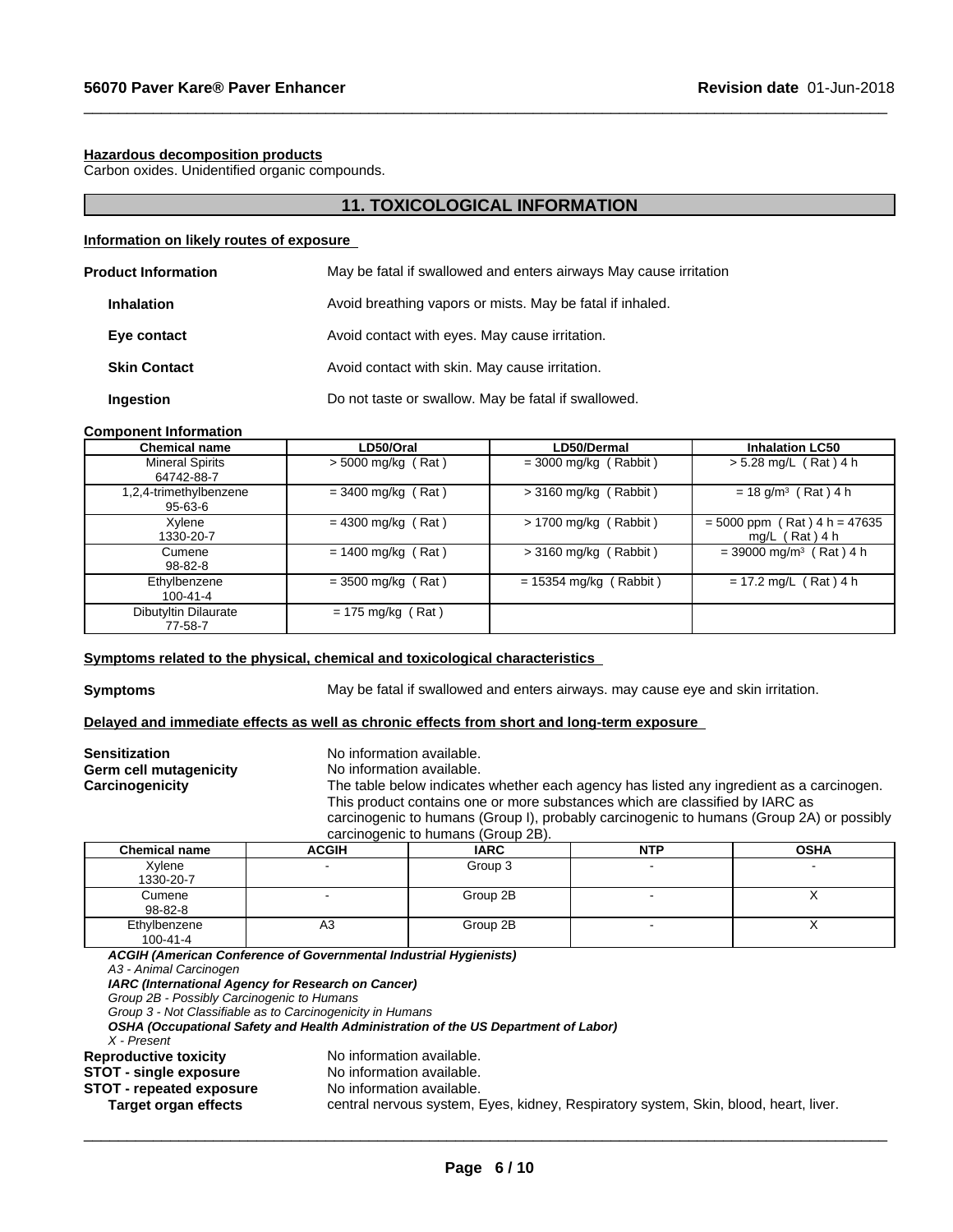**Aspiration hazard** May be fatal if swallowed and enters airways.

 $\_$  ,  $\_$  ,  $\_$  ,  $\_$  ,  $\_$  ,  $\_$  ,  $\_$  ,  $\_$  ,  $\_$  ,  $\_$  ,  $\_$  ,  $\_$  ,  $\_$  ,  $\_$  ,  $\_$  ,  $\_$  ,  $\_$  ,  $\_$  ,  $\_$  ,  $\_$  ,  $\_$  ,  $\_$  ,  $\_$  ,  $\_$  ,  $\_$  ,  $\_$  ,  $\_$  ,  $\_$  ,  $\_$  ,  $\_$  ,  $\_$  ,  $\_$  ,  $\_$  ,  $\_$  ,  $\_$  ,  $\_$  ,  $\_$  ,

# **Numerical measures of toxicity - Product Information**

**Unknown acute toxicity** 20.7559% of the mixture consists of ingredient(s) of unknown toxicity **The following values are calculated based on chapter 3.1 of the GHS document** . **ATEmix (oral)** 3404 mg/kg<br> **ATEmix (dermal)** 3273 mg/kg **ATEmix (dermal)**3273 mg/kg mg/l **ATEmix (inhalation-dust/mist)** 11.1 mg/l

# **12. ECOLOGICAL INFORMATION**

# **Ecotoxicity**

| <b>Chemical name</b>        | Algae/aquatic plants       | Fish                          | <b>Toxicity to</b> | <b>Crustacea</b>           |
|-----------------------------|----------------------------|-------------------------------|--------------------|----------------------------|
|                             |                            |                               | microorganisms     |                            |
| <b>Mineral Spirits</b>      | 450: 96 h                  | 800: 96 h Pimephales          |                    | 100: 48 h Daphnia magna    |
| 64742-88-7                  | Pseudokirchneriella        | promelas mg/L LC50 static     |                    | mg/L EC50                  |
|                             | subcapitata mg/L EC50      |                               |                    |                            |
| 1,2,4-trimethylbenzene      |                            | 7.19 - 8.28: 96 h Pimephales  |                    | 6.14: 48 h Daphnia magna   |
| 95-63-6                     |                            | promelas mg/L LC50            |                    | mg/L EC50                  |
|                             |                            | flow-through                  |                    |                            |
| Xylene                      |                            | 13.4: 96 h Pimephales         |                    | 3.82: 48 h water flea mg/L |
| 1330-20-7                   |                            | promelas mg/L LC50            |                    | EC50 0.6: 48 h Gammarus    |
|                             |                            | flow-through 2.661 - 4.093:   |                    | lacustris mg/L LC50        |
|                             |                            | 96 h Oncorhynchus mykiss      |                    |                            |
|                             |                            | mg/L LC50 static 13.5 - 17.3: |                    |                            |
|                             |                            | 96 h Oncorhynchus mykiss      |                    |                            |
|                             |                            | mg/L LC50 13.1 - 16.5: 96 h   |                    |                            |
|                             |                            | Lepomis macrochirus mg/L      |                    |                            |
|                             |                            | LC50 flow-through 19: 96 h    |                    |                            |
|                             |                            | Lepomis macrochirus mg/L      |                    |                            |
|                             |                            | LC50 7.711 - 9.591: 96 h      |                    |                            |
|                             |                            | Lepomis macrochirus mg/L      |                    |                            |
|                             |                            | C50 static 23.53 - 29.97: 96  |                    |                            |
|                             |                            | h Pimephales promelas         |                    |                            |
|                             |                            | mg/L LC50 static 780: 96 h    |                    |                            |
|                             |                            | Cyprinus carpio mg/L LC50     |                    |                            |
|                             |                            | semi-static 780: 96 h         |                    |                            |
|                             |                            | Cyprinus carpio mg/L LC50     |                    |                            |
|                             |                            | 30.26 - 40.75: 96 h Poecilia  |                    |                            |
|                             |                            | reticulata mg/L LC50 static   |                    |                            |
| Cumene                      | 2.6:72h                    | 6.04 - 6.61: 96 h Pimephales  |                    | 0.6: 48 h Daphnia magna    |
| 98-82-8                     | Pseudokirchneriella        | promelas mg/L LC50            |                    | mg/L EC50 7.9 - 14.1: 48 h |
|                             | subcapitata mg/L EC50      | flow-through 4.8: 96 h        |                    | Daphnia magna mg/L EC50    |
|                             |                            | Oncorhynchus mykiss mg/L      |                    | <b>Static</b>              |
|                             |                            | LC50 flow-through 2.7: 96 h   |                    |                            |
|                             |                            | Oncorhynchus mykiss mg/L      |                    |                            |
|                             |                            | LC50 semi-static 5.1: 96 h    |                    |                            |
|                             |                            | Poecilia reticulata mg/L      |                    |                            |
|                             |                            | LC50 semi-static              |                    |                            |
| Ethylbenzene                | 4.6: 72 h                  | 11.0 - 18.0: 96 h             |                    | 1.8 - 2.4: 48 h Daphnia    |
| $100 - 41 - 4$              | Pseudokirchneriella        | Oncorhynchus mykiss mg/L      |                    | magna mg/L EC50            |
|                             | subcapitata mg/L EC50 438: | LC50 static 4.2: 96 h         |                    |                            |
|                             | 96 h Pseudokirchneriella   | Oncorhynchus mykiss mg/L      |                    |                            |
|                             | subcapitata mg/L EC50 2.6  | LC50 semi-static 7.55 - 11:   |                    |                            |
|                             | 11.3: 72 h                 | 96 h Pimephales promelas      |                    |                            |
|                             | Pseudokirchneriella        | mg/L LC50 flow-through 32:    |                    |                            |
|                             | subcapitata mg/L EC50      | 96 h Lepomis macrochirus      |                    |                            |
|                             | static 1.7 - 7.6: 96 h     | mg/L LC50 static 9.1 - 15.6:  |                    |                            |
|                             | Pseudokirchneriella        | 96 h Pimephales promelas      |                    |                            |
|                             | subcapitata mg/L EC50      | mg/L LC50 static 9.6: 96 h    |                    |                            |
|                             | static                     | Poecilia reticulata mg/L      |                    |                            |
|                             |                            | LC50 static                   |                    |                            |
| <b>Dibutyltin Dilaurate</b> |                            | 2: 48 h Oryzias latipes mg/L  |                    |                            |
| 77-58-7                     |                            | LC50                          |                    |                            |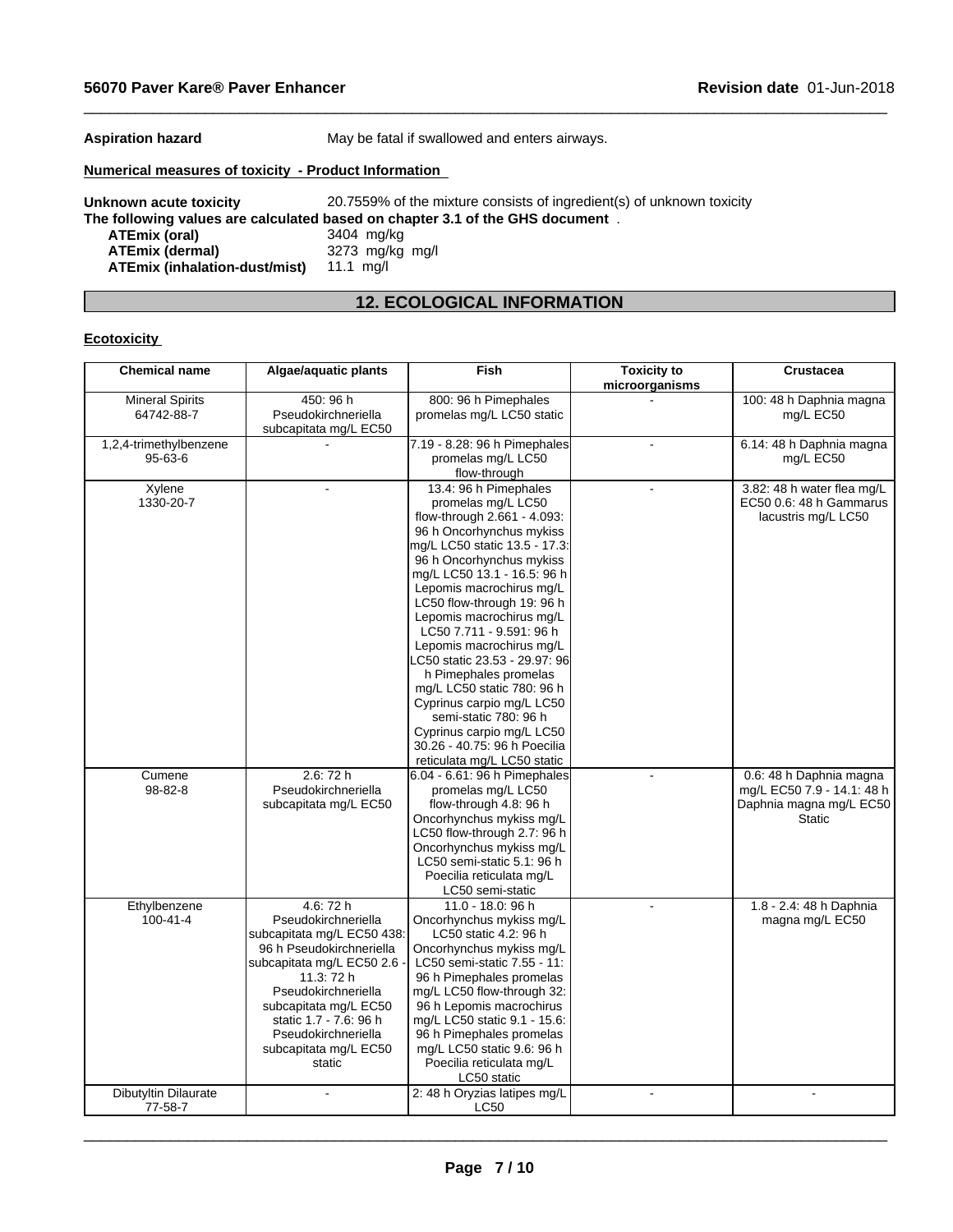### **Persistence and degradability**

No information available.

# **Bioaccumulation**

No information available.

| <b>Chemical name</b>              | <b>Partition coefficient</b> |
|-----------------------------------|------------------------------|
| 1,2,4-trimethylbenzene<br>95-63-6 | 3.63                         |
| Xylene<br>1330-20-7               | 3.15                         |
| Cumene<br>98-82-8                 | 3.55                         |
| Ethylbenzene<br>$100 - 41 - 4$    | 3.118                        |

 $\_$  ,  $\_$  ,  $\_$  ,  $\_$  ,  $\_$  ,  $\_$  ,  $\_$  ,  $\_$  ,  $\_$  ,  $\_$  ,  $\_$  ,  $\_$  ,  $\_$  ,  $\_$  ,  $\_$  ,  $\_$  ,  $\_$  ,  $\_$  ,  $\_$  ,  $\_$  ,  $\_$  ,  $\_$  ,  $\_$  ,  $\_$  ,  $\_$  ,  $\_$  ,  $\_$  ,  $\_$  ,  $\_$  ,  $\_$  ,  $\_$  ,  $\_$  ,  $\_$  ,  $\_$  ,  $\_$  ,  $\_$  ,  $\_$  ,

**Other adverse effects** No information available

# **13. DISPOSAL CONSIDERATIONS**

This product contains one or more substances that are listed with the State of California as a hazardous waste.

# **14. TRANSPORT INFORMATION**

| <b>DOT</b><br>UN number<br>UN proper shipping name<br><b>Transport hazard class(es)</b><br><b>Packing group</b>  | Not regulated (If shipped in NON BULK packaging by ground transport)<br>UN1866<br><b>Resin Solution</b><br>3<br>$\mathbf{III}$ |
|------------------------------------------------------------------------------------------------------------------|--------------------------------------------------------------------------------------------------------------------------------|
| <b>IATA</b><br>UN number<br>UN proper shipping name<br><b>Transport hazard class(es)</b><br><b>Packing group</b> | UN1866<br><b>Resin Solution</b><br>3<br>$\mathbf{III}$                                                                         |
| <b>IMDG</b><br>UN number<br>UN proper shipping name<br><b>Transport hazard class(es)</b><br>Packing group        | UN1866<br><b>Resin Solution</b><br>3<br>$\mathbf{III}$                                                                         |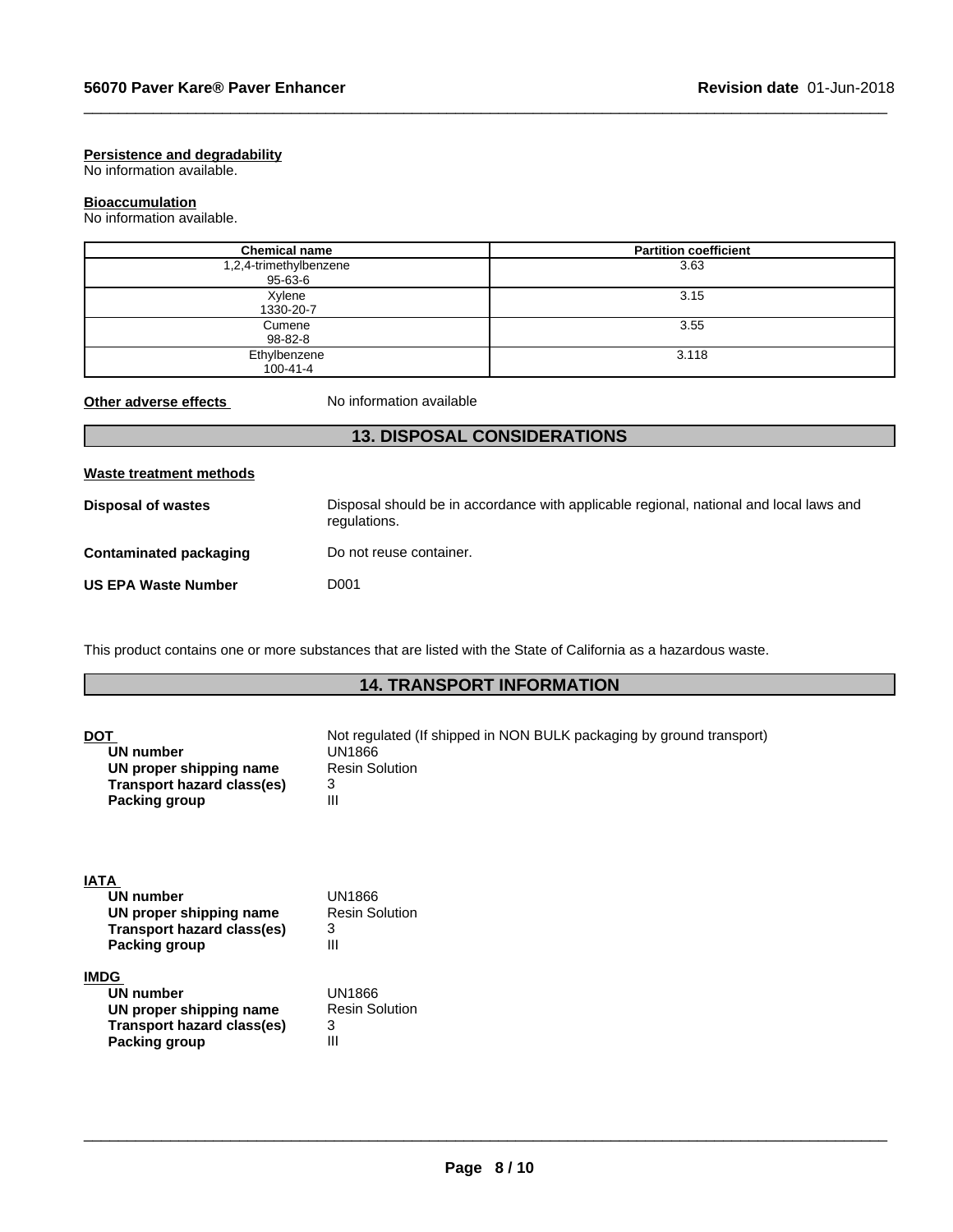# **Revision date 01-Jun-15. REGULATORY INFORMATION**<br>
Inplies<br>
pplies<br>
pplies

 $\_$  ,  $\_$  ,  $\_$  ,  $\_$  ,  $\_$  ,  $\_$  ,  $\_$  ,  $\_$  ,  $\_$  ,  $\_$  ,  $\_$  ,  $\_$  ,  $\_$  ,  $\_$  ,  $\_$  ,  $\_$  ,  $\_$  ,  $\_$  ,  $\_$  ,  $\_$  ,  $\_$  ,  $\_$  ,  $\_$  ,  $\_$  ,  $\_$  ,  $\_$  ,  $\_$  ,  $\_$  ,  $\_$  ,  $\_$  ,  $\_$  ,  $\_$  ,  $\_$  ,  $\_$  ,  $\_$  ,  $\_$  ,  $\_$  ,

| International Inventories |          |
|---------------------------|----------|
| <b>TSCA</b>               | Complies |
| <b>DSL/NDSL</b>           | Complies |

**Complies** 

# **Legend:**

*TSCA - United States Toxic Substances Control Act Section 8(b) Inventory DSL/NDSL - Canadian Domestic Substances List/Non-Domestic Substances List*

# **US Federal Regulations**

# **SARA 313**

Section 313 of Title III of the Superfund Amendments and Reauthorization Act of 1986 (SARA). This product contains a chemical or chemicals which are subject to the reporting requirements of the Act and Title 40 of the Code of Federal Regulations, Part 372

|                                                    | <b>Chemical name</b>                                                                                                         | CAS No.                       | Weight-%                         | SARA 313 - Threshold<br><b>Values %</b>     |
|----------------------------------------------------|------------------------------------------------------------------------------------------------------------------------------|-------------------------------|----------------------------------|---------------------------------------------|
| 1,2,4-trimethylbenzene - 95-63-6                   |                                                                                                                              | $95 - 63 - 6$                 | $1 - 5$                          | 1.0                                         |
|                                                    | Xylene - 1330-20-7                                                                                                           | 1330-20-7                     | $1 - 5$                          | 1.0                                         |
|                                                    | Ethylbenzene - 100-41-4                                                                                                      | 100-41-4                      | $0.1 - 1$                        | 0.1                                         |
| <b>SARA 311/312 Hazard Categories</b>              |                                                                                                                              |                               |                                  |                                             |
| Acute health hazard                                |                                                                                                                              | Yes                           |                                  |                                             |
| <b>Chronic Health Hazard</b>                       |                                                                                                                              | No.                           |                                  |                                             |
| Fire hazard                                        |                                                                                                                              | Yes                           |                                  |                                             |
| Sudden release of pressure hazard                  |                                                                                                                              | No                            |                                  |                                             |
| <b>Reactive Hazard</b>                             |                                                                                                                              | No                            |                                  |                                             |
| <b>CWA (Clean Water Act)</b><br>and 40 CFR 122.42) | This product contains the following substances which are regulated pollutants pursuant to the Clean Water Act (40 CFR 122.21 |                               |                                  |                                             |
| <b>Chemical name</b>                               | <b>CWA - Reportable</b><br>Quantities                                                                                        | <b>CWA - Toxic Pollutants</b> | <b>CWA - Priority Pollutants</b> | <b>CWA - Hazardous</b><br><b>Substances</b> |
| Xylene<br>1330-20-7                                | 100 <sub>lb</sub>                                                                                                            |                               |                                  | Х                                           |

# **CWA (Clean Water Act)**

| <b>Chemical name</b>           | <b>CWA - Reportable</b><br>Quantities | <b>CWA - Toxic Pollutants</b> | <b>CWA - Priority Pollutants</b> | <b>CWA - Hazardous</b><br><b>Substances</b> |
|--------------------------------|---------------------------------------|-------------------------------|----------------------------------|---------------------------------------------|
| Xylene<br>1330-20-7            | 100 <sub>lb</sub>                     |                               | -                                |                                             |
| Ethylbenzene<br>$100 - 41 - 4$ | 1000 lb                               |                               |                                  |                                             |

### **CERCLA**

This material, as supplied, contains one or more substances regulated as a hazardous substance under the Comprehensive Environmental Response Compensation and Liability Act (CERCLA) (40 CFR 302)

| <b>Chemical name</b> | <b>Hazardous Substances RQs</b> | <b>CERCLA/SARA RQ</b> | <b>Reportable Quantity (RQ)</b> |
|----------------------|---------------------------------|-----------------------|---------------------------------|
| Xylene               | 100 lb                          |                       | RQ 100 lb final RQ              |
| 1330-20-7            |                                 |                       | RQ 45.4 kg final RQ             |
| Cumene               | 5000 lb                         |                       | RQ 5000 lb final RQ             |
| $98 - 82 - 8$        |                                 |                       | RQ 2270 kg final RQ             |
| Ethylbenzene         | 1000 lb                         |                       | RQ 1000 lb final RQ             |
| 100-41-4             |                                 |                       | RQ 454 kg final RQ              |

### **US State Regulations**

**California Proposition 65**

### **U.S. State Right-to-Know Regulations**

| <b>Chemical name</b>                 | <b>New Jersey</b> | <b>Massachusetts</b> | Pennsylvania |
|--------------------------------------|-------------------|----------------------|--------------|
| <b>Mineral Spirits</b><br>64742-88-7 |                   |                      |              |
| <b>Stoddard Solvent</b>              |                   |                      |              |

 $\bot$  , and the contribution of the contribution of the contribution of the contribution of the contribution of  $\bot$